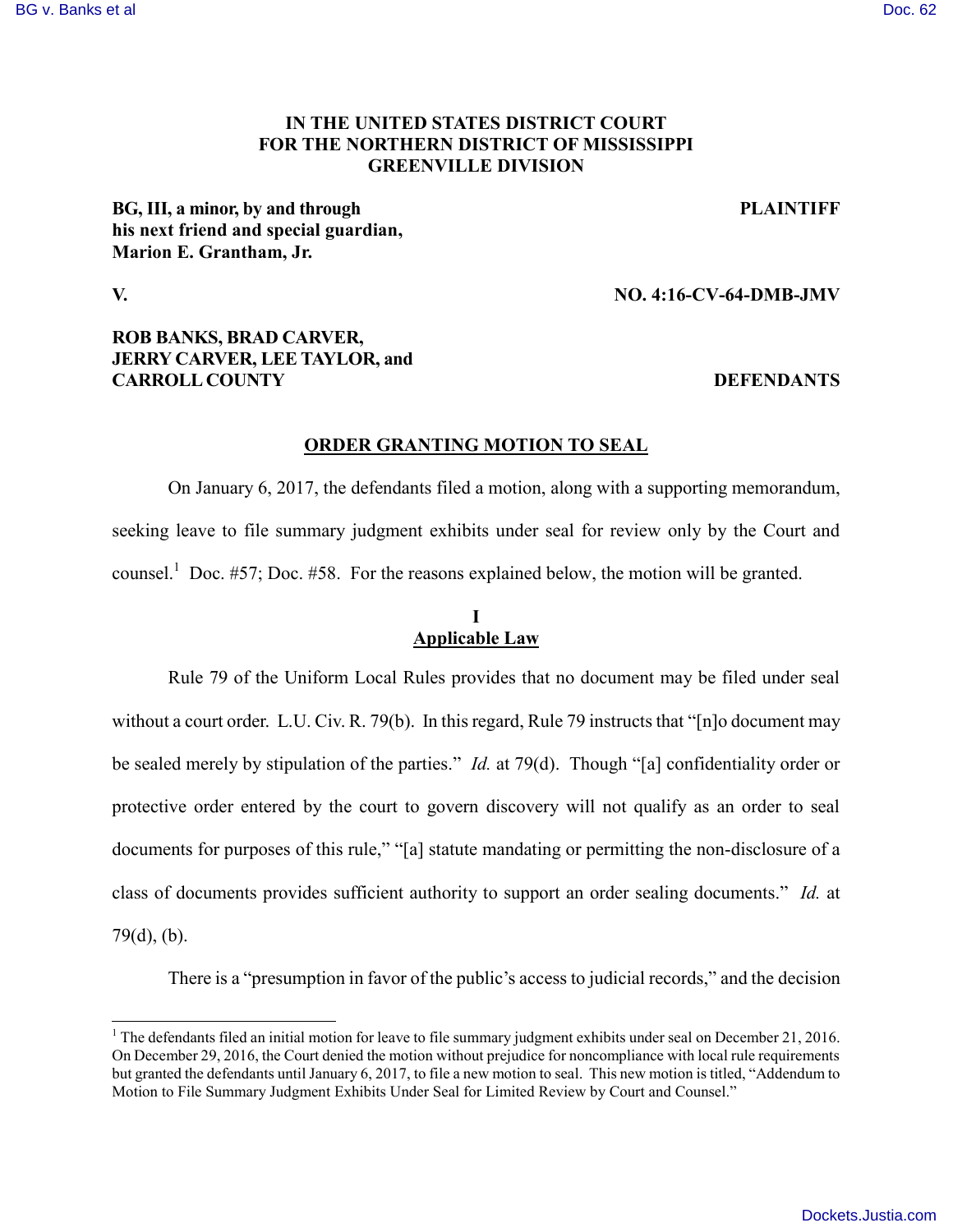whether to order judicial records sealed is committed to the sound discretion of the district court, which must "balance the public's common-law right of access against the interests favoring nondisclosure." *SEC v. Van Waeyenberghe*, 990 F.2d 845, 848–49 (5th Cir. 1993); *accord, Test Masters Educ. Servs. v. Robin Singh Educ. Servs*., 799 F.3d 437, 454 (5th Cir. 2015); *Casa Orlando Apartments, Ltd. v. Fed. Nat'l Mortgage Ass'n*, 624 F.3d 185, 201 & n.70 (5th Cir. 2010). Where, as here, the documents sought to be sealed are exhibits to a dispositive motion, the weight afforded to the public's common law right of access is necessarily greater. *United States v. Amodeo*, 71 F.3d 1044, 1049 (2d Cir. 1995) ("[T]he weight to be given the presumption of access must be governed by the role of the material at issue in the exercise of Article III judicial power and the resultant value of such information to those monitoring the federal courts."); *Chicago Tribune Co. v. Bridgestone/Firestone, Inc.*, 263 F.3d 1304, 1312 & n.11 (11th Cir. 2001) (collecting circuit cases) ("The better rule is that material filed with discovery motions is not subject to the common-law right of access, whereas discovery material filed in connection with pretrial motions that require judicial resolution of the merits is subject to the common-law right ….").

# **II Analysis**

The defendants seek to seal seven exhibits, described as six affidavits and a "Youth Court File." Doc. #58 at 2. As described, the affidavits "all reference the contents of the Youth Court file" and "directly relate to [BG III's] youth court record, and the actions the individuals took regarding the criminal allegations."<sup>2</sup> *Id*. The motion seeks permanent and whole sealing—that is, the sealing of the entirety of each exhibit for an indeterminate time instead of partial redaction.

<sup>&</sup>lt;sup>2</sup> Items sought to be sealed may be filed under temporary seal for the Court's review in deciding the sealing motion. L.U. Civ. R. 79(e)(2). Such did not happen in this case. However, the motion provides some description of the exhibits. The Youth Court file concerns BG III, and the affiants are identified as "Officer Jerry Carver, Officer Brad Carver, Officer Rob Banks, Officer Lee Taylor, County Prosecutor Lori Bell, and Youth Court Judge Edward Fenwick." Doc. #58 at 2.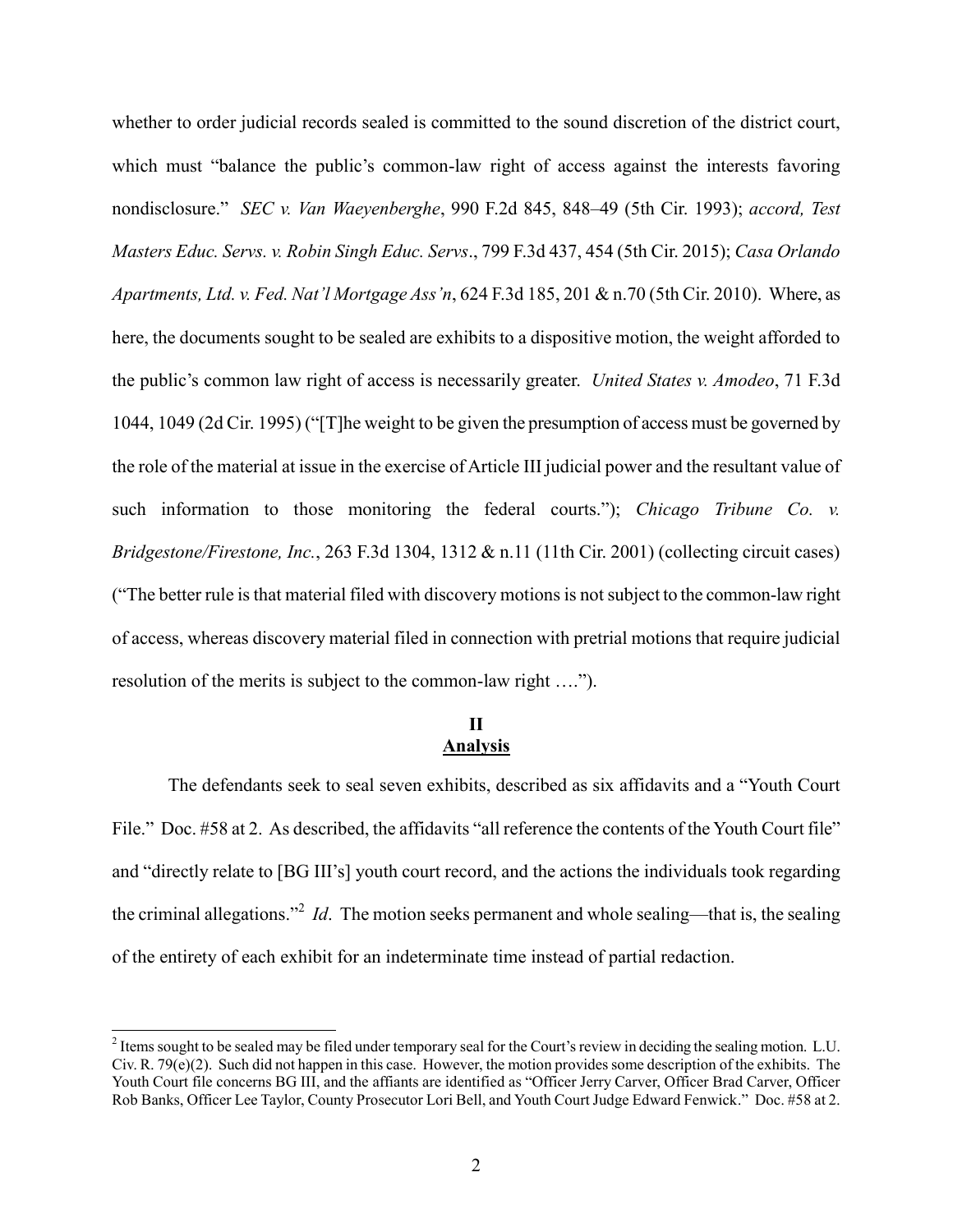#### **A. Relevant Authority**

As grounds for the requested sealing, the defendants cite "Rule 5 of the Uniform Rules of Youth Court in Mississippi," which, according to the motion, states that "[r]ecords involving children … shall not be disclosed except as authorized." *Id.* at 4. Though not cited by the defendants, a Mississippi statute provides substantially the same protection. But for exceptions not relevant here, Miss. Code Ann. § 43-21-251(2) states that "[t]he records of the youth court and the contents thereof shall be kept confidential and shall not be disclosed." Because BG III's youth court records are sought to be sealed and because the affidavits reference its contents, sufficient authority to seal the documents under Local Rule 79 is provided by both Mississippi rule and statute.

#### **B. Balancing**

Next, the Court must "balance the public's common-law right of access against the interests favoring nondisclosure." In this regard, the defendants make two arguments: (1) that an order denying whole and permanent sealing of the exhibits at issue would be inconsistent with Magistrate Judge Jane M. Virden's protective order governing discovery; and (2) that "due to the Plaintiff's status as a minor, he is owed additional protections (unlike adults) from having the public review" the summary judgment exhibits.

#### **1. Interests favoring nondisclosure**

Judge Virden's July 1, 2016, protective order states:

The parties shall file a motion to seal before this Court prior to filing any part of Plaintiff's Youth Court file they obtain, pursuant to L.U.Civ.R. 79. The parties may only file a portion of Plaintiff's Youth Court file after this Court has granted and entered an Order permitting the parties to file certain portions of the Carroll County Youth Court file under seal…. The parties may not otherwise file any portion of Plaintiff's Carroll County Youth Court file in this action.

Doc. #36 at ¶ 5. Although the defendants credibly contend that "[d]iscovery takes place so that the parties may gather evidence to pursue their party's interests at trial," Doc. #58 at 4, discovery also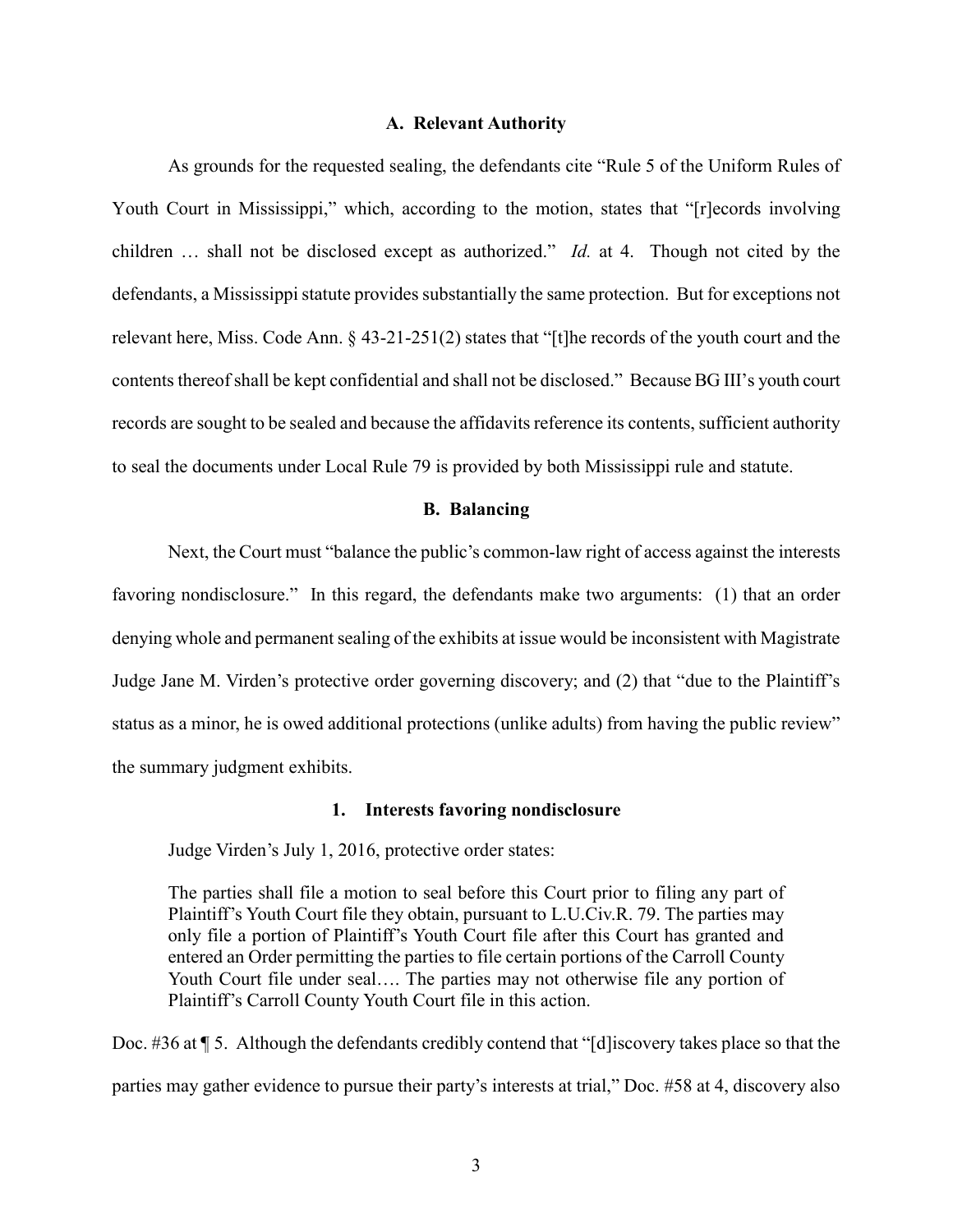allows the parties the opportunity to evaluate *whether*to go to trial. It is therefore consistent with the purpose of discovery to exchange material under a protective order which may later be excluded from trial or the Court's docket. Though denying the motion to seal but permitting leave to file documents with redaction would implicitly modify the July 1, 2016, protective order, such alone does not require that the defendants' sealing motion be granted.

Regarding BG III's status as a minor, the defendants argue:

Undeniably, especially in this digital age, if made public, these records could easily be found and "follow" the youth into adulthood. If released, these alleged juvenile violations could taint the youth in adulthood and unnecessarily prevent BGIII, (as a reformed adult) from obtaining employment and other opportunities due to the fact that the youth has been "branded" as a criminal. It would be unfair ….

*Id.* at 6. The Court agrees. Public disclosure of the summary judgment exhibits could possibly have a negative effect on BG III as an adult, particularly his employment opportunities—a significant interest. This concern is heightened due to the easier access to and transmission of information in today's digital age.<sup>3</sup> As such, it would be unfair to BG III to disclose to the public the summary judgment exhibits.

#### **2. Public's common law right of access**

Next, the Court must consider the public's interest in the disclosure of the information sought to be sealed. The public's interest as a matter of law includes "promot[ing] trustworthiness of the judicial process." *Van Waeyenberghe*, 990 F.2d at 849 (quoting *Littlejohn v. Bic Corp.*, 851 F.2d 673, 682 (3d Cir. 1988)). Though "the public's interest in access to court records 'is particularly legitimate and important where, as in this case, at least one of the parties to the action is a public entity or official,'" *Jaufre ex rel. Jaufre v. Taylor*, 351 F. Supp. 2d 514, 517 (E.D. La. 2005) (citation omitted); the public's right "is not absolute," *Van Waeyenberghe*, 990 F.2d at 848. In this regard, the

 $\overline{a}$ 

<sup>&</sup>lt;sup>3</sup> Relevant to this concern, the Uniform Local Rules were recently amended to permit a motion requesting to seal exhibits "only from public access in CM/ECF, but [not from] public viewing at one or more terminals located within the Clerk's office." L.U. Civ. R. 79(e)(3)(B)(3).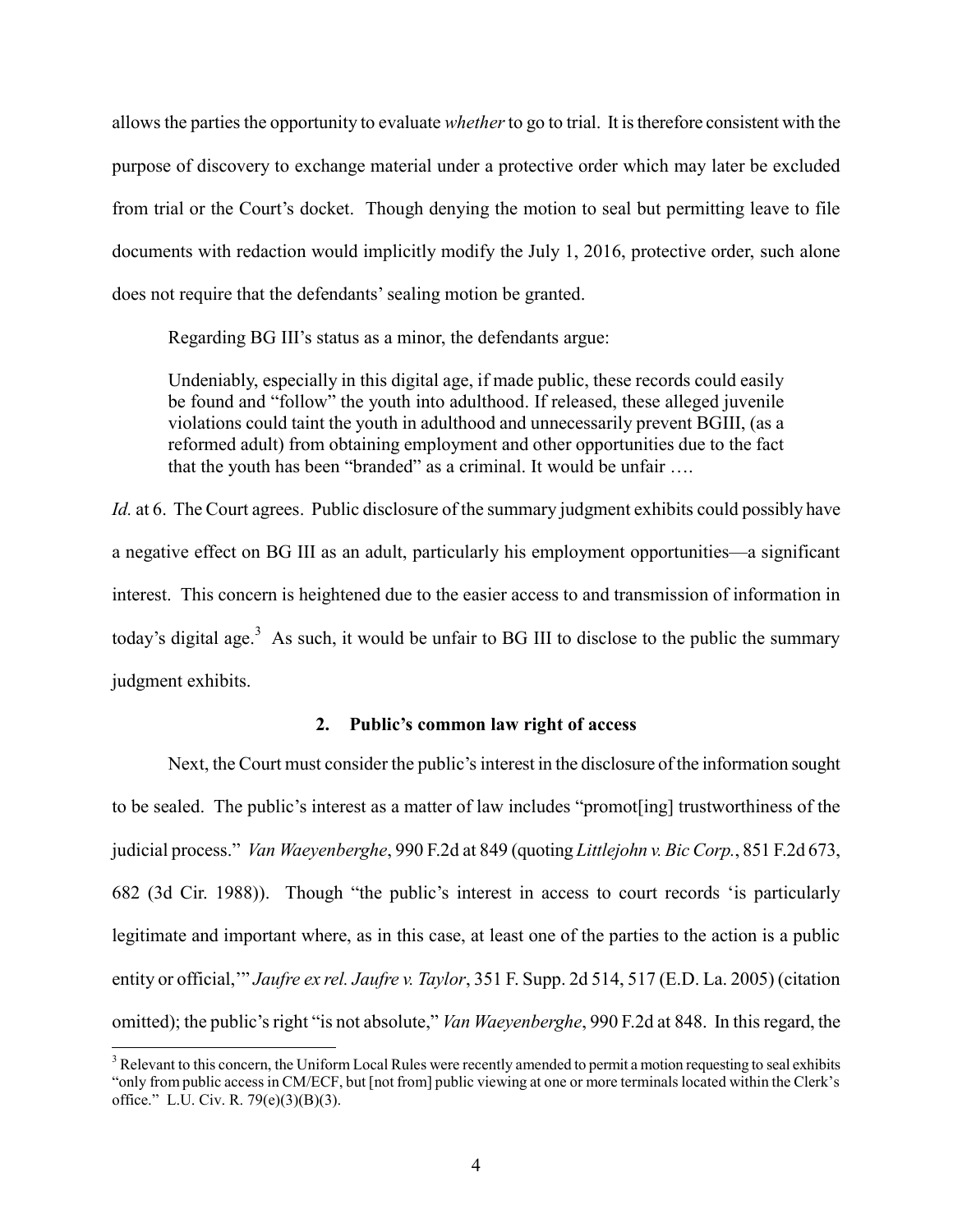defendants argue that "[g]iven the fact that most delinquent juveniles can be reformed, the best interests of BGIII trump the public's interest in viewing the confidential records." Doc. #58 at 7.

## **3. Findings**

Here, the interests favoring nondisclosure outweigh the public's common law right to access judicial records. *See Jaufre ex rel. Jaufre*, 351 F. Supp. at 516 ("Courts have recognized that the privacy of children may constitute a compelling interest that outweighs the presumption in favor of public access."). While the "best interests" of a minor child may not always outweigh the public's right, this case does not appear to pose any particular risk of calling into question the trustworthiness of the judicial process, and the weight assigned to BG III's interest in fairness is necessarily greater for the reasons discussed above.

The only remaining question then is whether whole and permanent sealing of the exhibits is justified. The motion to seal does not address this question specifically. Accordingly, the Court, upon review of the sealed exhibits once filed, may order an alternative to sealing, such as partial redaction. However, whole and permanent sealing may be justified for two reasons. First, as explained above, BG III's interest in fairness may extend throughout his life. Second, the conduct giving rise to the Youth Court matters was the subject of some local media attention that named a suspect by his age and the school he attended. Doc. #59-3. Consequently, it is reasonably possible that BG III's identity may be discerned from partially redacted versions of the exhibits, which would be unfair to BG III.

## **III Conclusion**

For the reasons above, the defendants' motion to seal [57] is **GRANTED**. The defendants may file the referenced affidavits and the Youth Court File under seal as summary judgment